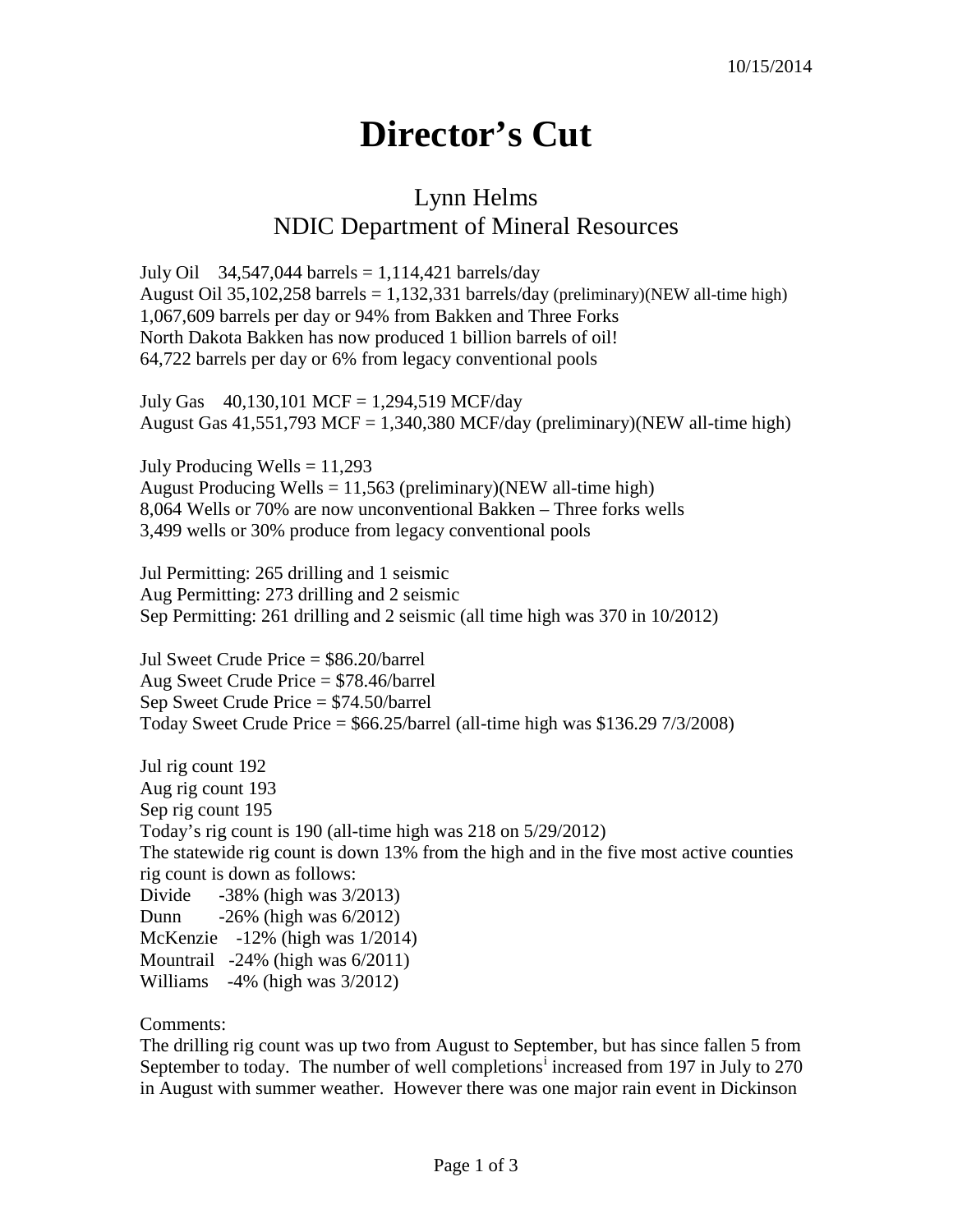and Minot as well as 3 days with wind speeds in excess of 35 mph (too high for completion work).

Over 95% of drilling still targets the Bakken and Three Forks formations.

The drillers did not outpace the completion crews. At the end of August there were about 600 wells waiting on completion services, a decrease of 30.

Crude oil take away capacity is expected to remain adequate as long as rail deliveries to coastal refineries keep growing.

Rig count in the Williston Basin is no longer increasing. Utilization rate for rigs capable of 20,000+ feet remains above 90%, and for shallow well rigs (7,000 feet or less) about 60%.

Drilling permit activity plateaued as operators worked on their summer programs and planned locations for next winter.

The number of rigs actively drilling on federal surface in the Dakota Prairie Grasslands increased 2 to 6.

Activity on the Fort Berthold Reservation is as follows 27 drilling rigs (12 on fee lands and 15 on trust lands) 333,119 barrels of oil per day (134,433 from trust lands & 198,687 from fee lands) 1,310 active wells (1008 on trust lands & 302 on fee lands) 134 wells waiting on completion 313 approved drilling permits (273 on trust lands & 40 on fee lands) 2,058 additional potential future wells (1,260 on trust lands & 798 on fee lands)

Seismic activity is steady with 5 surveys active/recording, 1 remediating, 0 suspended, and 7 permitted. There are now 4 buried arrays in North Dakota for monitoring and optimizing hydraulic fracturing, but the Sanish field array is being decommissioned.

North Dakota leasing activity is very low, consisting mostly of renewals and top leases in the Bakken - Three Forks area.

US natural gas storage is now 11% below the five-year average indicating slowly increasing prices in the future. North Dakota shallow gas exploration could be economic at future gas prices. As you are aware there is some exploration underway in Emmons County. The first well will be on confidential status until 12/23/14.

The price of natural gas delivered to Northern Border at Watford City is up \$0.03 to \$3.45/MCF. This results in a current oil to gas price ratio of 19 to 1. The percentage of gas flared increased slightly to 27%. The Tioga gas plant remained below 70% of full capacity due to delayed expansion of gas gathering from south of Lake Sakakawea. The